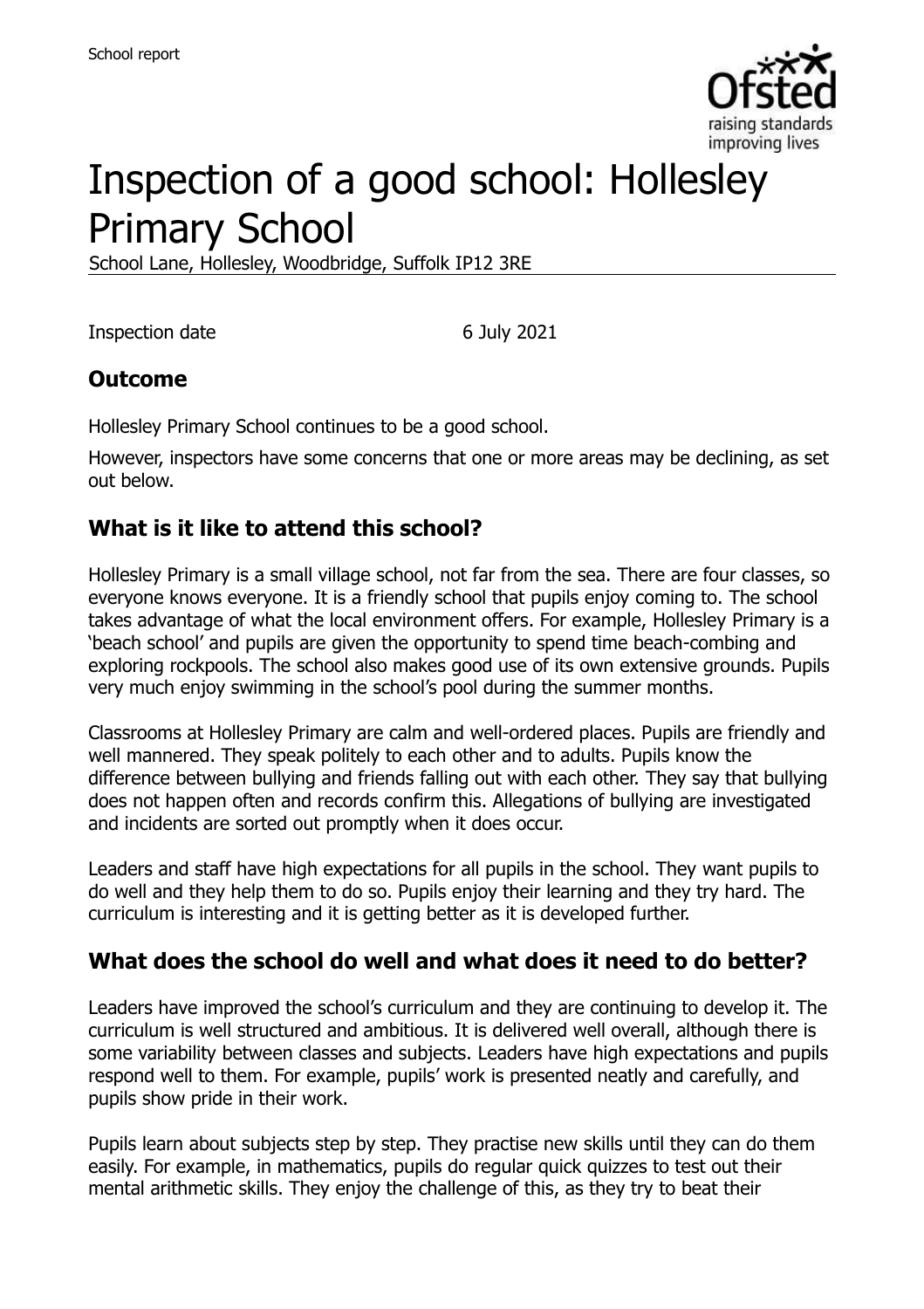

previous scores.

Leaders are interested in reading and are keen that pupils do well. They made sure that phonics sessions carried on during periods of partial closure, due to the COVID-19 (coronavirus) pandemic, when the curriculum was delivered remotely to most pupils. Staff sent individual resources home to support pupils with their learning. As a result, pupils have continued to develop their phonics knowledge and their early reading. Many pupils are learning to read well.

There are weaknesses in this area of the curriculum. Staff have not had training in teaching phonics. As a result, they do not have the expert knowledge needed to teach phonics really well. This has a particular impact on the weakest readers. For example, staff do not always pick up on and address pupils' misconceptions well enough because they lack the subject knowledge to do so. In addition, reading books are not well matched to the school's chosen phonics scheme. This means that pupils are given books that include words that they are not yet able to read.

The school offers a broad range of opportunities for pupils, beyond the academic curriculum. For example, Year 6 pupils recently went on a residential visit to an outwardbound centre. Leaders have also been quick to get other visits up and going again as soon as pandemic restrictions allowed. The school is closely involved in village life and staff take advantage of the opportunities this presents to help pupils to learn about being good citizens. The school has a link with a local residential home for elderly people. The usual nativity went ahead at Christmastime, despite the pandemic. Leaders used secure technology to stream the performance both to parents and to the residents of the residential home.

Pupils behave well and have good attitudes to learning. They listen to their teachers and follow instructions well. Learning is rarely disturbed by low-level disruption. Pupils understand the school's system of sanctions and rewards. They feel that it is fair. Pupils try hard with their work and do their best.

In this small school, pupils are known well as individuals. Leaders and staff use this knowledge to help them to meet the needs of each pupil. They think carefully about the additional support pupils need, both academically and to support their social, emotional and mental health needs.

The school is currently in the process of formally federating with another school, Waldringfield Primary. Governors have a clearly thought-out rationale for this proposal. Although staff, governors and a large majority of parents are in support of the proposal, a minority are not. Some parental dissatisfaction with the school is evident as a result.

In discussion with the headteacher, the inspectors agreed that phonics and early reading may usefully serve as a focus for the next inspection.

# **Safeguarding**

The arrangements for safeguarding are effective.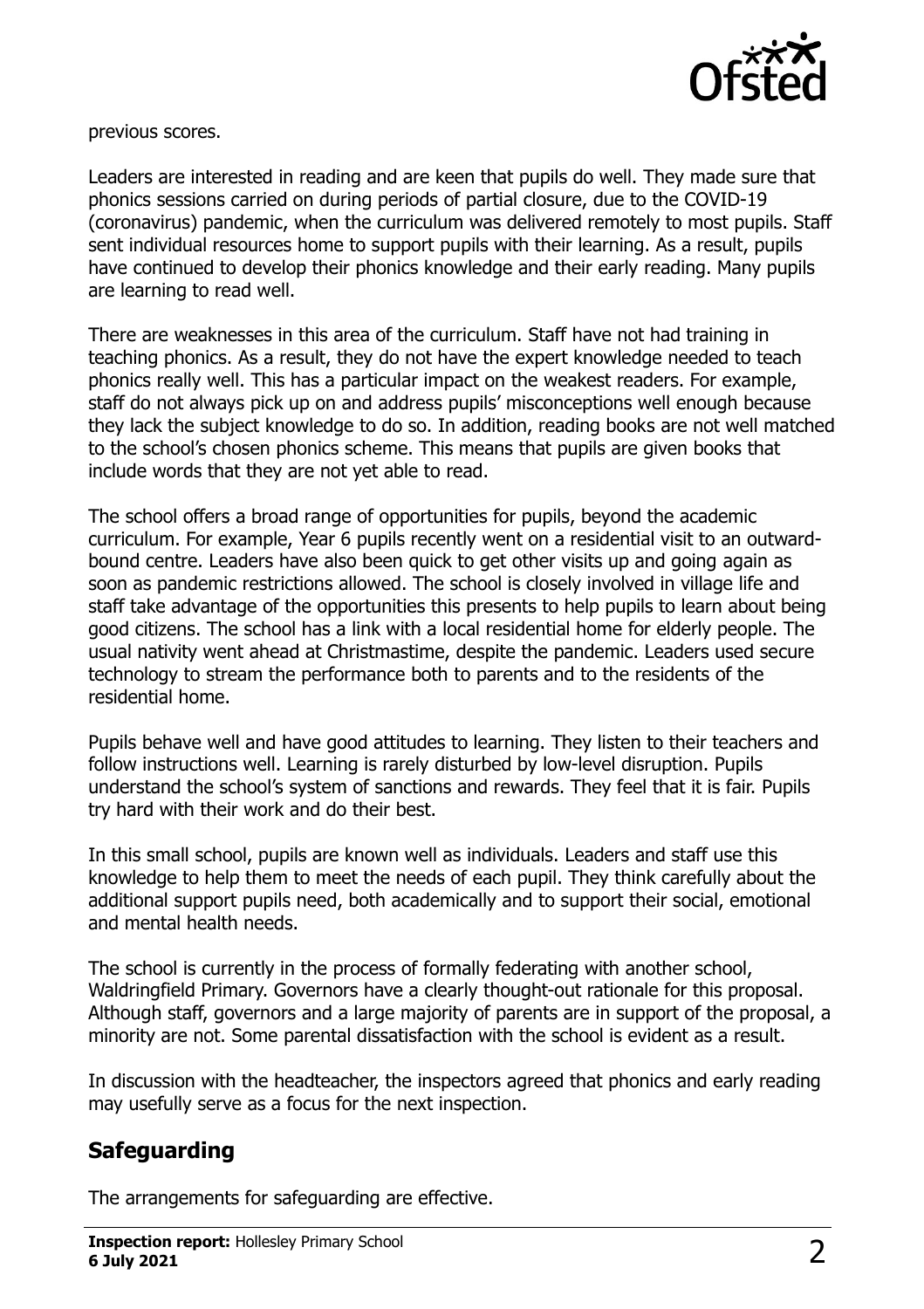

Pupils feel safe at school. They know that adults will listen to them if they are worried or concerned about anything. They learn about safety through the personal, social and health education curriculum. For example, they learn about how to keep themselves safe when using the internet.

Staff receive regular training about safeguarding. They are alert to possible signs of abuse or neglect, and they report these promptly. The school's designated safeguarding leads are properly trained for their roles. The school's single central record of pre-appointment checks meets requirements.

There are weaknesses in record-keeping. Although there is clear evidence that leaders take appropriate action in response to concerns raised, these actions are not always recorded. The school moved to an online recording system in October 2020. Records of concern that pre-date this change have not been moved across to the new system.

### **What does the school need to do to improve?**

# **(Information for the school and appropriate authority)**

- Staff do not have the expert subject knowledge needed to teach phonics as effectively as possible. The reading books given to pupils to practise their reading are not matched closely to the school's chosen phonics scheme. This means that misconceptions are sometimes not dealt with well enough and pupils are given books to read that include words that they are not able to decode. Leaders should ensure that all staff have the training they need to become experts in teaching phonics and early reading. They should also ensure that reading books are well matched to the school's phonics scheme.
- Records of safeguarding concerns do not always show the actions taken by leaders in response to them. Records from the school's previously used paper-based system have not been moved across, or referenced, in its new online system. This means that, although the information is held elsewhere, some safeguarding records are incomplete. Leaders should take immediate action to ensure that actions taken in response to concerns are always recorded promptly and fully. They should also ensure that all historical, paper-based records for current pupils are included in the current system so that all information can be considered effectively.
- About a third of parents who responded to Ofsted Parent View said that they would not recommend the school to others. Some parents provided free-text comments expressing their concerns about the proposed federation with Waldringfield Primary School. Governors should take further action to explain their rationale for this decision and to alleviate parents' concern, wherever possible.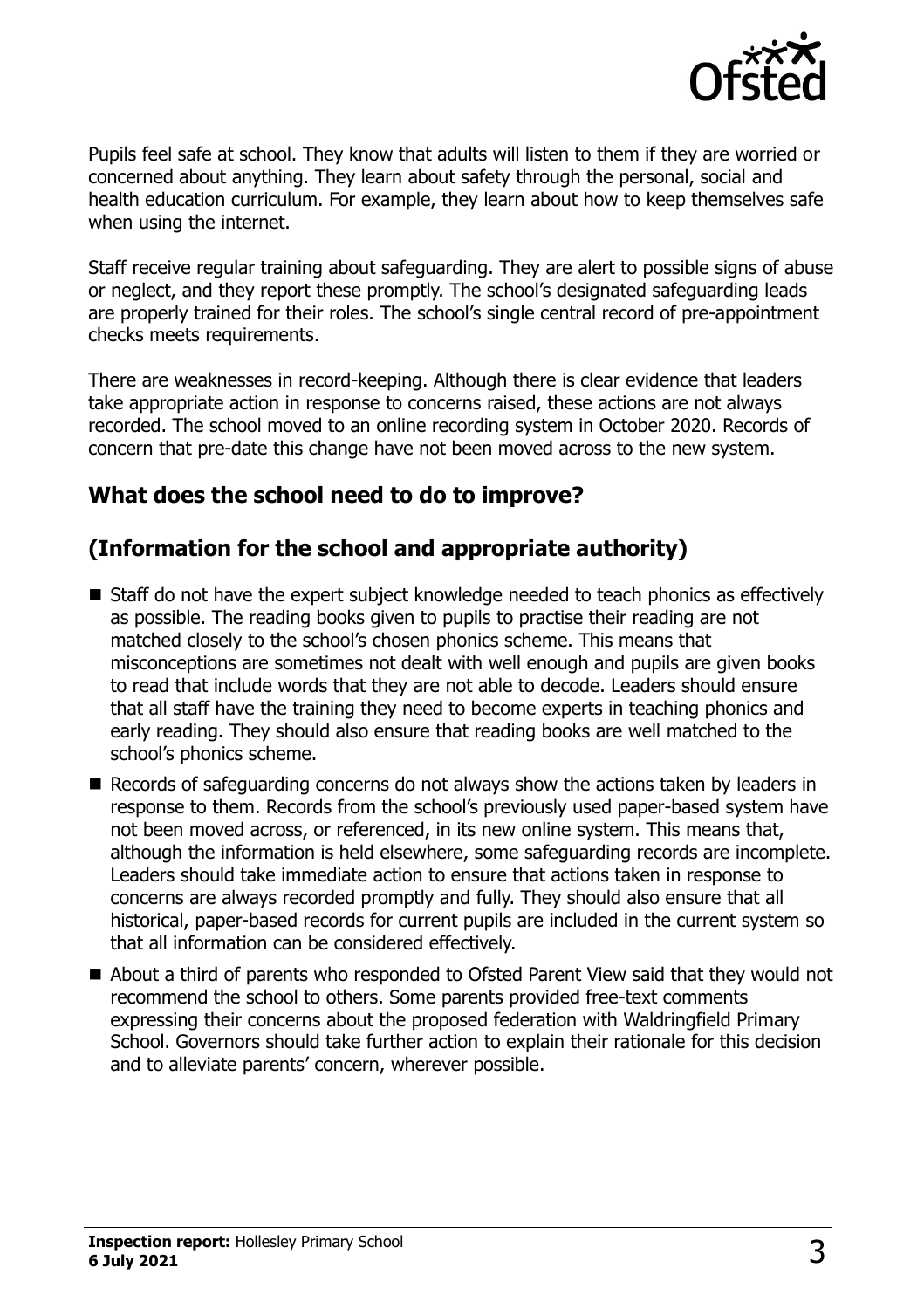

#### **Background**

When we have judged a school to be good, we will then normally go into the school about once every four years to confirm that the school remains good. This is called a section 8 inspection of a good or outstanding. We do not give graded judgements on a section 8 inspection. However, if we find some evidence that a good school could now be better than good, or that standards may be declining, then the next inspection will be a section 5 inspection. Usually this is within one to two years of the date of the section 8 inspection. If we have serious concerns about safeguarding, behaviour or the quality of education, we will convert the section 8 inspection to a section 5 inspection immediately.

This is the first section 8 inspection since we judged the school to be good on 19 to 20 May 2016.

#### **How can I feed back my views?**

You can use [Ofsted Parent View](https://parentview.ofsted.gov.uk/) to give Ofsted your opinion on your child's school, or to find out what other parents and carers think. We use Ofsted Parent View information when deciding which schools to inspect, when to inspect them and as part of their inspection.

The Department for Education has further [guidance](http://www.gov.uk/complain-about-school) on how to complain about a school.

If you are the school and you are not happy with the inspection or the report, you can [complain to Ofsted.](https://www.gov.uk/complain-ofsted-report)

#### **Further information**

You can search for published performance information about the school [here.](http://www.compare-school-performance.service.gov.uk/)

In the report, '[disadvantaged pupils](http://www.gov.uk/guidance/pupil-premium-information-for-schools-and-alternative-provision-settings)' refers to those pupils who attract government pupil premium funding: pupils claiming free school meals at any point in the last six years and pupils in care or who left care through adoption or another formal route.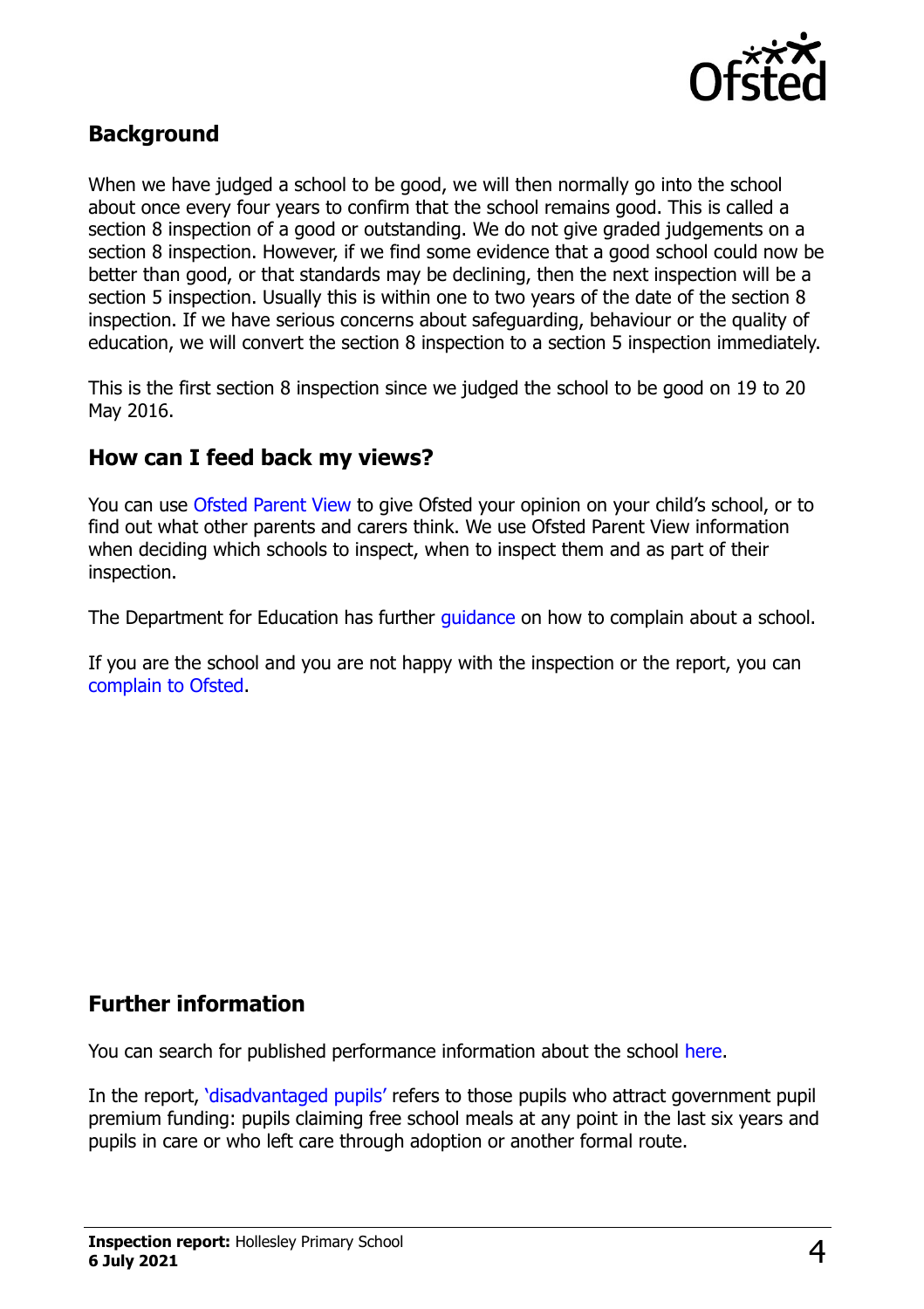

## **School details**

| Unique reference number             | 124589                                                                 |
|-------------------------------------|------------------------------------------------------------------------|
| <b>Local authority</b>              | <b>Suffolk</b>                                                         |
| <b>Inspection number</b>            | 10196880                                                               |
| <b>Type of school</b>               | Primary                                                                |
| <b>School category</b>              | Community                                                              |
| Age range of pupils                 | 4 to 11                                                                |
| <b>Gender of pupils</b>             | Mixed                                                                  |
| Number of pupils on the school roll | 105                                                                    |
| <b>Appropriate authority</b>        | The governing body                                                     |
| <b>Chair of governing body</b>      | <b>Richard Jesty</b>                                                   |
| <b>Headteacher</b>                  | Sarah Wood                                                             |
| <b>Website</b>                      | www.hollesley.suffolk.sch.uk                                           |
| Date of previous inspection         | 19 to 20 May 2016, under section 5 of the<br><b>Education Act 2005</b> |

# **Information about this school**

- Since September 2019, the school has been led by the headteacher of Waldringfield Primary School under an informal arrangement. The headteacher spends half of her working week on site at each school. She remains available to both schools throughout the week.
- A consultation about the proposal to formalise the federation arrangement closed on 4 June 2021. Governors expect the process to be finalised during the autumn term.

# **Information about this inspection**

- This was the first routine inspection the school received since the COVID-19 pandemic began. Inspectors discussed the impact of the pandemic with the school, and have taken that into account in their evaluation.
- The inspectors met with the headteacher, other leaders, staff, governors and groups of pupils. They met with a group of governors and a representative of the local authority, via videocalls.
- The inspectors did deep dives in these subjects: early reading, mathematics and physical education. They met with subject leaders, visited lessons, looked at pupils'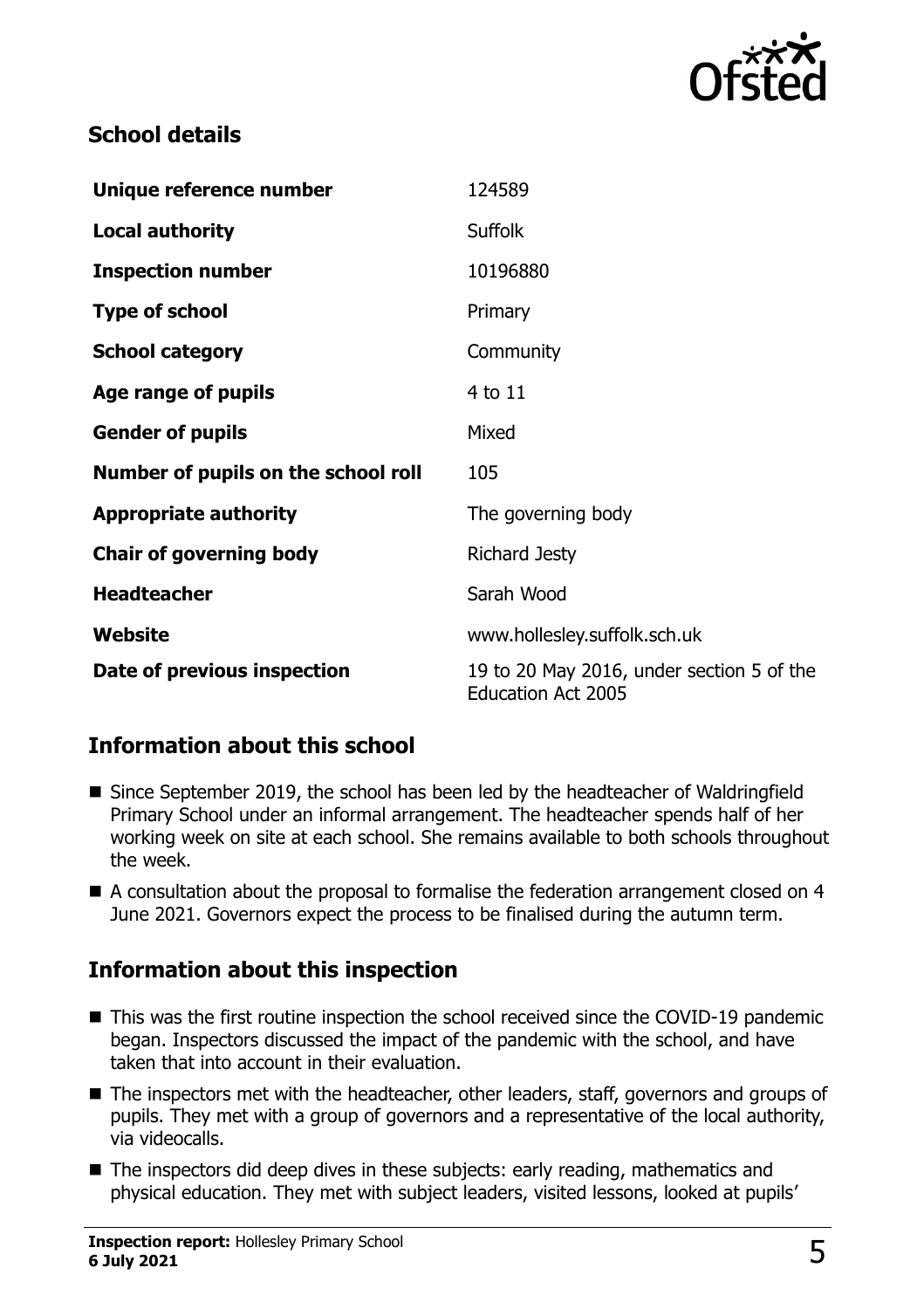

work, spoke with pupils and staff and listened to pupils read.

■ To check the effectiveness of safeguarding, the inspectors met with the school's designated safeguarding leads, checked the school's single central record, looked at child protection records and spoke with pupils and staff.

#### **Inspection team**

Wendy Varney, lead inspector **Her Majesty's Inspector** 

Hannah Stoten Her Majesty's Inspector